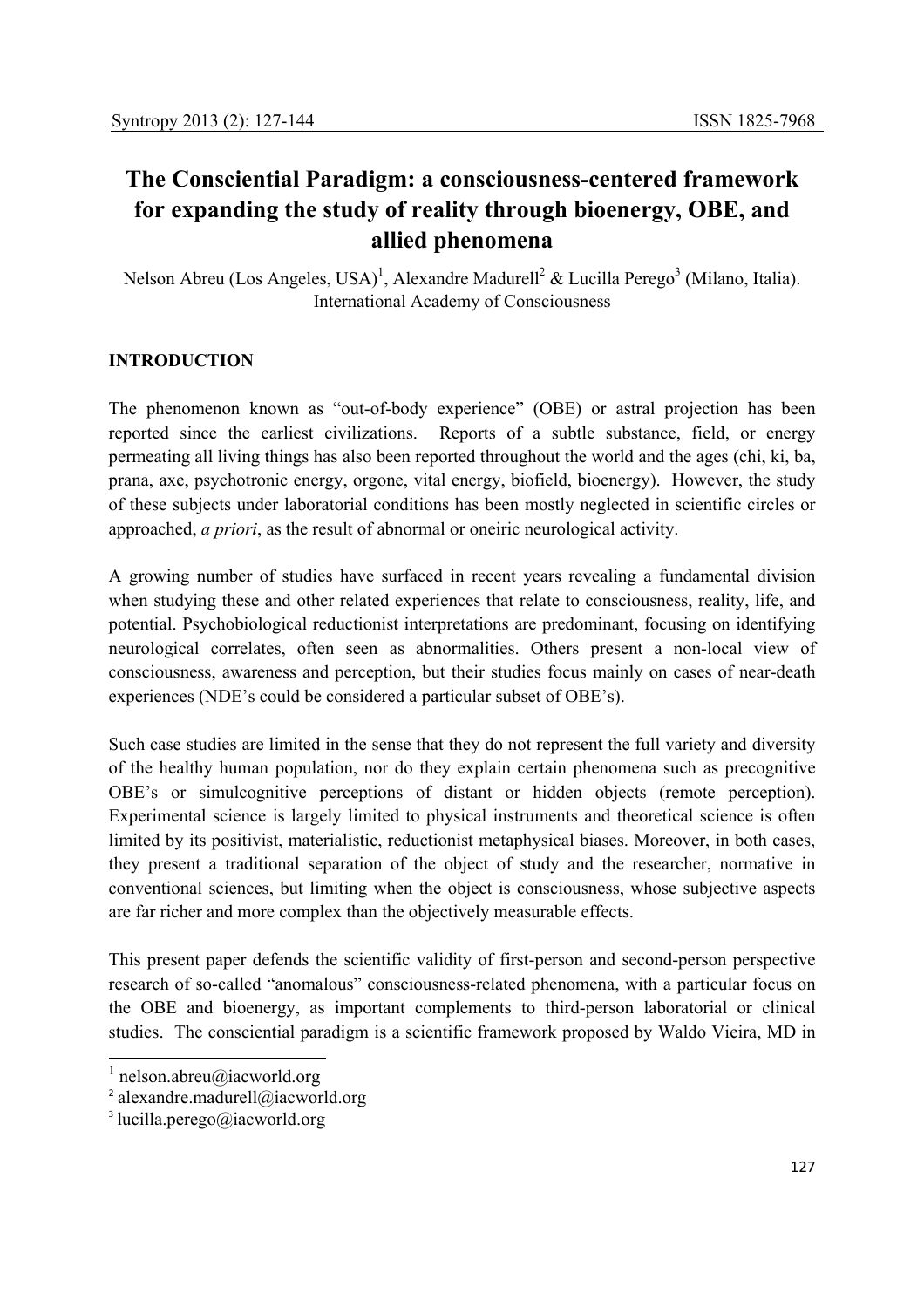the 1980's that is centered on consciousness rather than matter-energy. The consciential paradigm posits that the researcher may simultaneously become the agent of study, the object of study and the instrument of research. A degree of objectivity is attained through an evolving corroboration among many other self-researchers' consensual or refutation individual selfexperiments or even shared or sympathetic experiments.

We conclude by presenting an overview of past and ongoing research highlights conducted under this research paradigm, which suggests that we, as individuals, possess an actual physiological structure that goes beyond that of the physical body. This hypothesis goes hand-in-hand with the proposal of a model for how consciousness relates to what is perceived as Reality, including physical space-time and layers of existence beyond the Euclidian material reality (multidimensionality as coined by Dr. Waldo Vieira or multi-materiality as coined by quantum physicist Massimiliano Sassoli de Bianchi, PhD).

In this model, consciousness is not the result of matter-energy. Rather, it is an increasingly intelligent, evolving, complexifying, organizing, ordering principle that manifests through matter-energy as a syntropic, living entity that *drives* biological evolution, and gives rise and meaning to reality, which is a reflection of it.

## **UNIVERSALITY OF THE PHENOMENA**

The out-of-body experience has been reported and documented by the most diverse cultures throughout time. We can begin by observing the myriads of terminologies available for the act of projecting (*astralwanderung*, Germany), for the "second body" described as a more subtle double of the physical body used during a projection (*kha*, Egypt), and the silver cord (*sutratma*, India), which connects the two.

There are also numerous names for an energy system (of which the silver cord would be part of) that include terms like chi or bioenergies as well as chakras. These hundreds of terminologies were created by cultures ranging from Eskimos to Peruvians, from ancient Greece, Egypt, Africa, and China to modern Europe and Brazil. Let us examine a small portion of examples of just one of these terms. Professor Ernesto Bozzano alone catalogued 254 sources on the subject in 50 years, Dr. Robert Crookall 838 in 30 years, and Dr Waldo Vieira's *700 Experiments of Conscientiology* lists 5,116 bibliographical sources, from 37 countries, and 20 languages.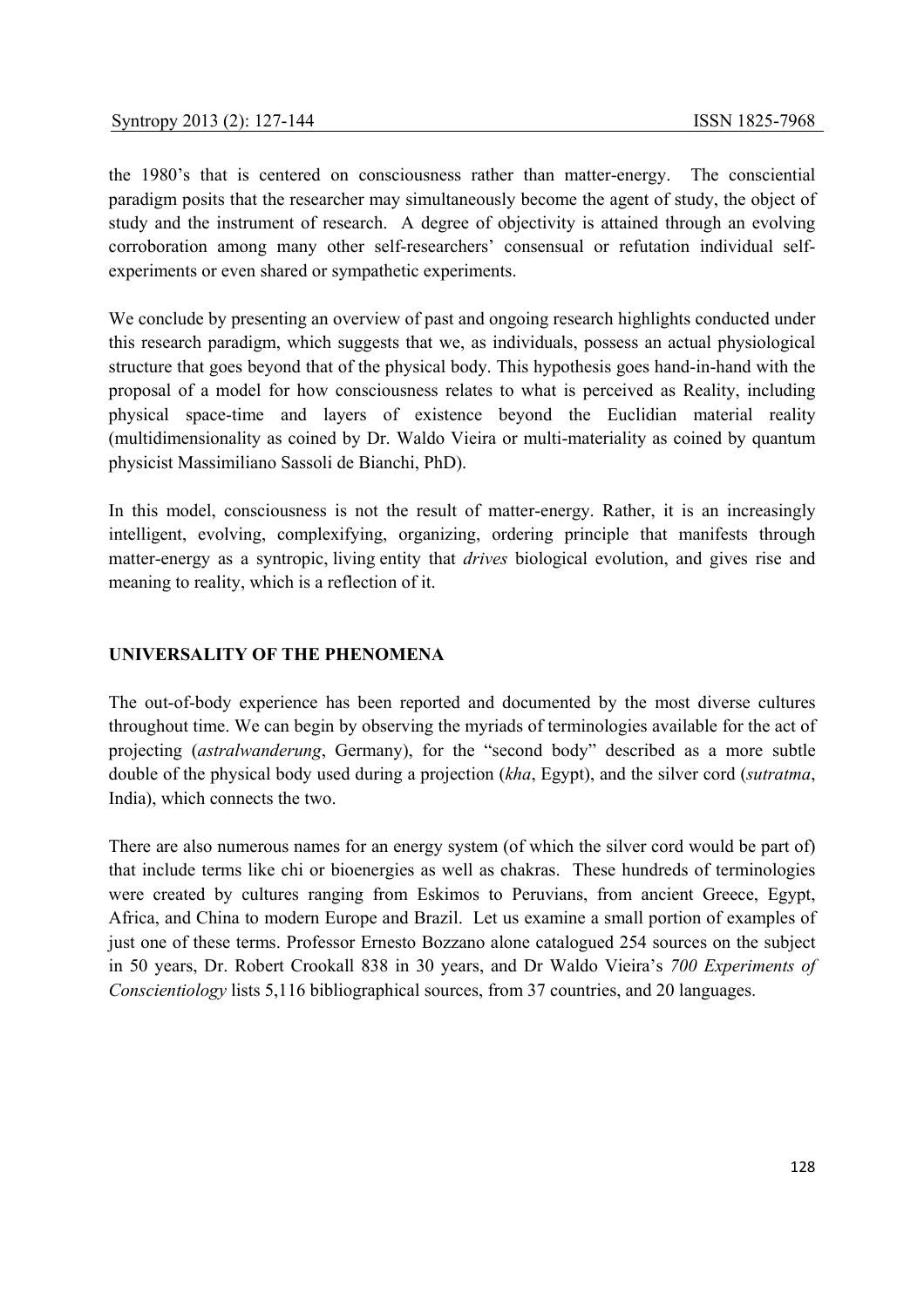#### Immanent or Life Energy:

Mahashakti Mana (Polynesia, Hawaiian Kahunas) Acasa, prakriti, mulaprakriti (Hindu) Andrimanitra (Malaysia, Philippines) Baraka (Sufi) Atna (Maori, New Zeland) Ayki (Elgonyi, Africa) Ani (Ponape, Pacific) Glama (Persia) Huaca (Peru) Ki (China, Japanese Acupuncture) Labuni (New Guinea) Megbe (Ituri pygmies) Mulungu (Yaos, Central Africa) Mungo (Sudan) Oki, orenda (Iroquois Indians) Sila (Eskimos) Yesod (Kaballah) Ba (Egypt) Ruach (Hebrews) Negative Entropy or Negentropy (Erwin Schrodinger) Syntropy (Luigi Fantappiè) Nous (Plato) Vis medicatrix naturae (Hippocrates) Synchronicity (Carl Gustav Jung) Arqueo, munis (Paracelsus) Bio-flux (Paul Joire) Anima mundi (Avicenna: 980-1037) Biolicete (Vladimir Pravdine) Élan vital (Henri Louis Bergson: 1850-1935) Bioplasmic energy (Russian scientists) Noetic energy (Charles Muses) Psychotronic energy (Robert Pavlitta) Facultas formatrix (Galeno: 130-200) Magnetic fluid (Franz Anton Mesmer) Force of Life (Luigi Galvani: 1739-1798)

Even if some terms are not exact synonyms, it is evident that "humanity is anxious to recognize, understand, and control this energy that permeates the Cosmos, apparently omnipresent, with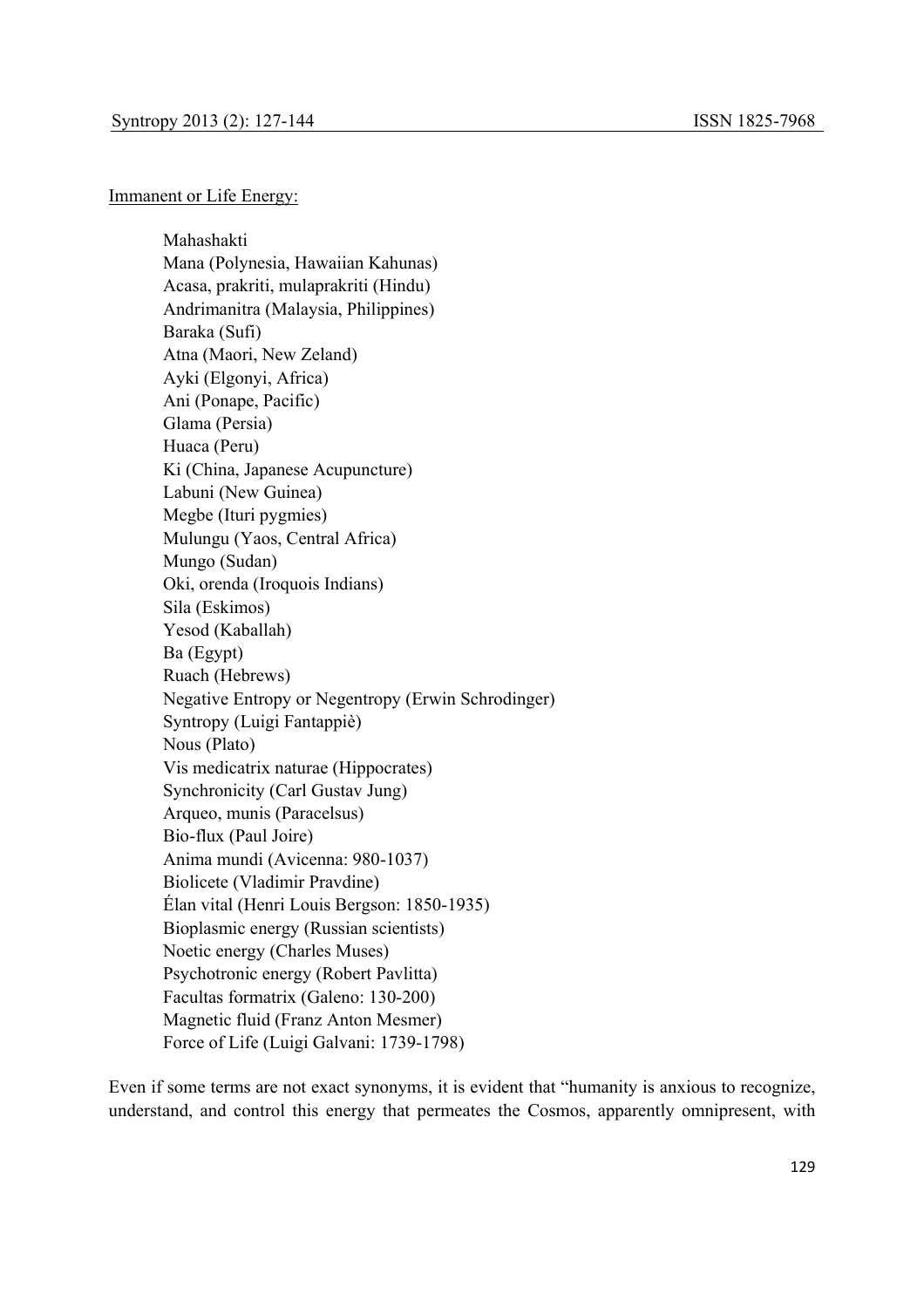multiple varieties, and verified since 30 centuries before the Common Era of the Gregorian calendar (Waldo Vieira)."

The projection of the consciousness (OBE, astral projection) is discussed in philosophical and theological schools like:

Anthroposophy Kabbalah Castanedan Esoteric Spiritism Spiritualism Hagiological Hinduism Jungian Rosacrucian Swedenborg Theosophy Umbandism Voodoo Shamanism Theravada Buddhism Mahayana Buddhism Early Christian sects

Now, these schools, traditions and cultures, spread through several millennia. So a more relevant question could be posed as "What percentage of the worldwide living population at a given time experiences or has ever experienced a lucid projection (OBE)?" How frequently do people project out of their bodies?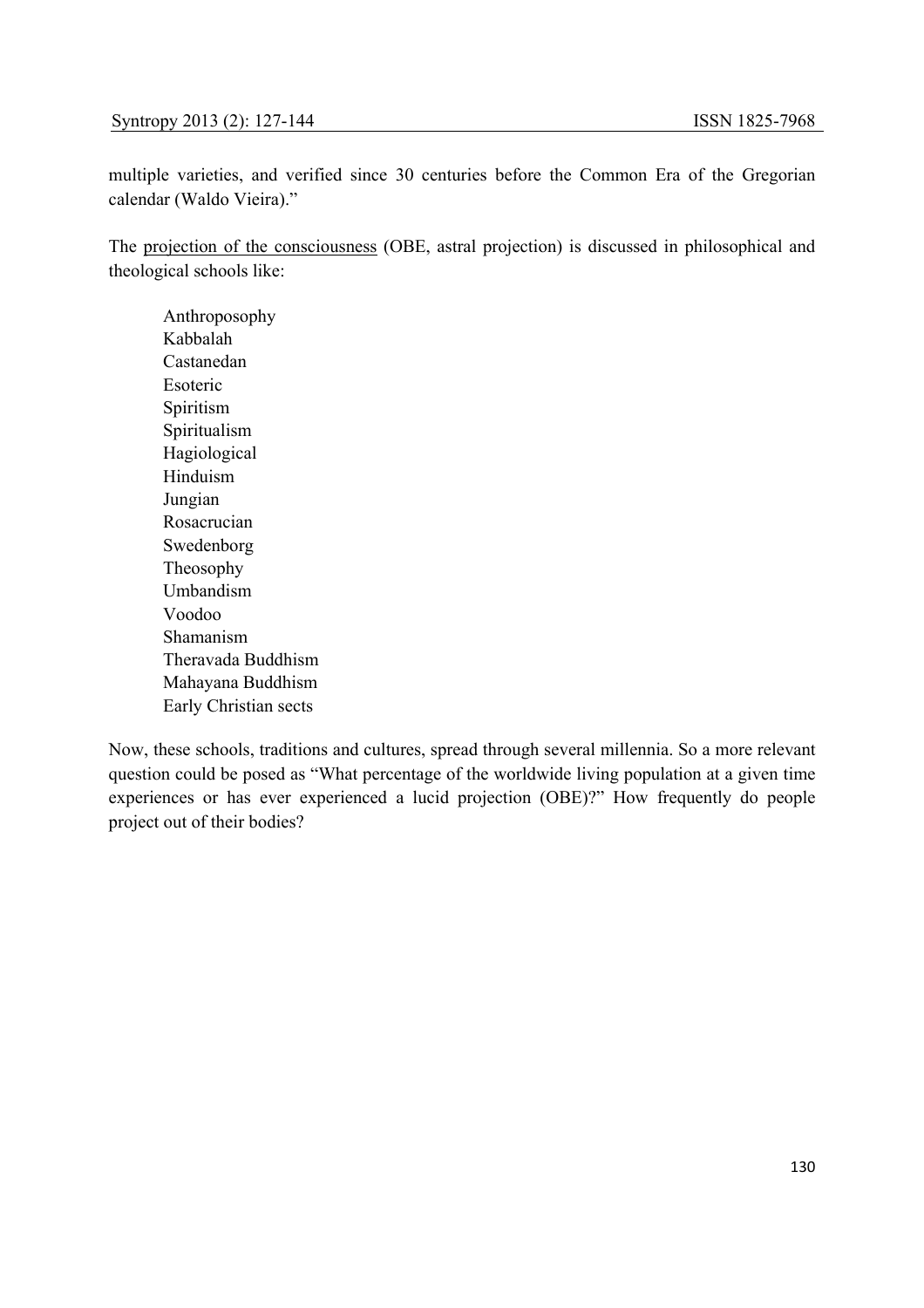**Frequency**. Numerous statistical surveys done in the past century, in at least 7 countries (USA, UK, South Africa, Iceland, Italy, Australia, and Brazil) in 4 continents revealed that – at the very least –70 million individuals (1% of humanity) have had some type of lucid projection of the consciousness at least once in their lifetime. Here are some results:

| Wagner Alegretti &<br>Nanci Trivellato | 1,007 (85%) of the first 1,185<br>respondents reported having had<br>an OBE. 37% claimed to have had<br>between two and ten OBEs. 5.5%<br>claimed more than<br>experiences. 45% of those who<br>reported an<br>successfully induced at least one<br>OBE by using a specific technique | 100<br><b>OBE</b><br>said | such<br>they | ongoing              | Worldwide<br>online<br>survey<br>http://survey.iacworld.org/<br>(Preliminary<br>results<br>presented<br>Barcelona,<br>in<br>Spain<br>1999)<br>in |
|----------------------------------------|---------------------------------------------------------------------------------------------------------------------------------------------------------------------------------------------------------------------------------------------------------------------------------------|---------------------------|--------------|----------------------|--------------------------------------------------------------------------------------------------------------------------------------------------|
| Paola Giovetti                         | 110 of 300                                                                                                                                                                                                                                                                            |                           |              | 1982                 | Italy                                                                                                                                            |
| <b>Susan Blackmore</b>                 | 12%<br>13%<br>14% of 155                                                                                                                                                                                                                                                              | of<br>of                  | 321<br>217   | 1981<br>1981<br>1981 | UK<br>By<br>mail,<br>Students,<br>UK<br>Students, UK                                                                                             |
| Univ. of New England                   | 16% of 177                                                                                                                                                                                                                                                                            |                           |              | 1980                 | Students, Australia                                                                                                                              |
| Univ. of Virginia                      | 25% of 268                                                                                                                                                                                                                                                                            |                           |              | 1979                 | Students, USA                                                                                                                                    |
| <b>Surrey University</b>               | 11% of 132                                                                                                                                                                                                                                                                            |                           |              | 1978                 | Students, UK                                                                                                                                     |
| Iceland public survey                  | 8% of 902                                                                                                                                                                                                                                                                             |                           |              | 1977                 | Iceland                                                                                                                                          |
| John Palmer                            | 14%<br>of<br>(among them 25% of 266 students)                                                                                                                                                                                                                                         | 341                       | adults       | 1974                 | Charlottesville, VA, USA                                                                                                                         |
| <b>Frances Mary Banks</b>              | 45% of 800                                                                                                                                                                                                                                                                            |                           |              |                      | English church-goers                                                                                                                             |
| <b>Charles Theodore Tart</b>           | 44% of 150                                                                                                                                                                                                                                                                            |                           |              | 1971                 | Marijuana<br>with<br>users<br>psychedelic experience, USA                                                                                        |
| Celia Green                            | 19%<br>34% of 380                                                                                                                                                                                                                                                                     | of                        | 115          | 1967<br>1967         | Southampton University, UK<br>Oxford University, UK                                                                                              |
| Hornell Hart                           | 27% of 115                                                                                                                                                                                                                                                                            |                           |              | 1952                 | Duke University, NC, USA<br>Sociology students                                                                                                   |

Now, seeing this list, one may think most conducted research has been Anglo-Saxon, but the multiplicity of nationalities of authors and researchers that have shared their experiences or studies further demonstrates that not only the phenomena is universal, but the interest in studying it as well. Here are a just a few of them, listed by country: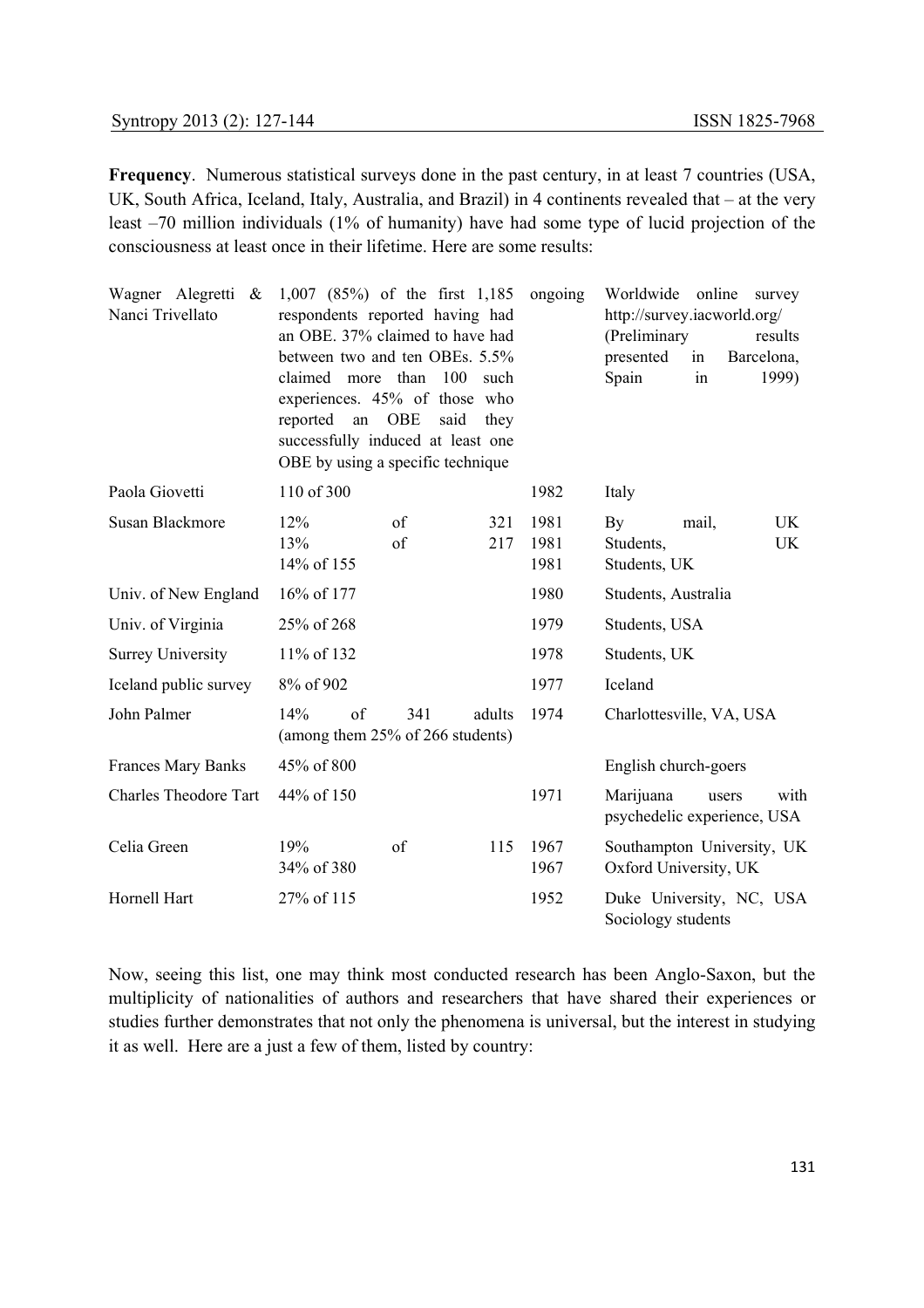| Australia     | Sandie Gustus                                                                                   |
|---------------|-------------------------------------------------------------------------------------------------|
| <b>Brazil</b> | Waldo Vieira; Yvonne do Amaral Pereira; Hamilton Prada; Vasco Vasconcellos                      |
| Denmark       | Johannes E. Hohlenberg                                                                          |
| El Salvador   | Luis Minero                                                                                     |
| France        | Yram; Anne Osmont; Francis Lefebure; Honore de Balzac.                                          |
| Germany       | Herbert H. G. Engel; Alfred Lischka; Jurgen Ziewe                                               |
| Holand        | Frederick Aardema                                                                               |
| Ireland       | Eileen Garrett                                                                                  |
| Italy         | Enrico Facco, Christian Agrillo                                                                 |
| South Africa  | J. H. M. Whiteman                                                                               |
| Spain         | Vicente Beltran Anglada                                                                         |
| Sweden        | <b>Emanuel Swedenborg</b>                                                                       |
| UK            | "Oliver Fox" (Callaway); William Gerhardie; Vincent Turvey; Joseph Whiteman;<br>Graham Nicholls |
| <b>USA</b>    | Tanous; Greene; Monroe; Muldoon; Olcott; Swann; Mittl; Harary; Bulhman; Peterson;<br>Tart; Ring |

For the most part, the individuals who answered these surveys indicating they have had OBEs, show no signs of abnormality in the way they socialize or process information, and they live their lives normally as sane, healthy individuals.

## **A PARADIGM FOR THE STUDY OF CONSCIOUSNESS**

Broadly speaking, "expert opinions" polarize today's scientific world view on the nature of the out-of-body experience and so-called transcendental experiences. Neurologists and neuroscientists have triggered such experiences by stimulating different sectors of the brain. Neurobiologists have detected radical changes in brain activity during transcendental experiences that are largely interpreted as the cause of these experiences. On the other hand, physicians, parapsychologists and projectiologists have demonstrated "anomalous" exercise of consciential attributes during near-death experiences, out-of-body experiences, trance-like or and other selfinduced altered states, such as simultaneous cognition of distant events (telepathy, remote viewing, etc), or perceptions of precognitive nature.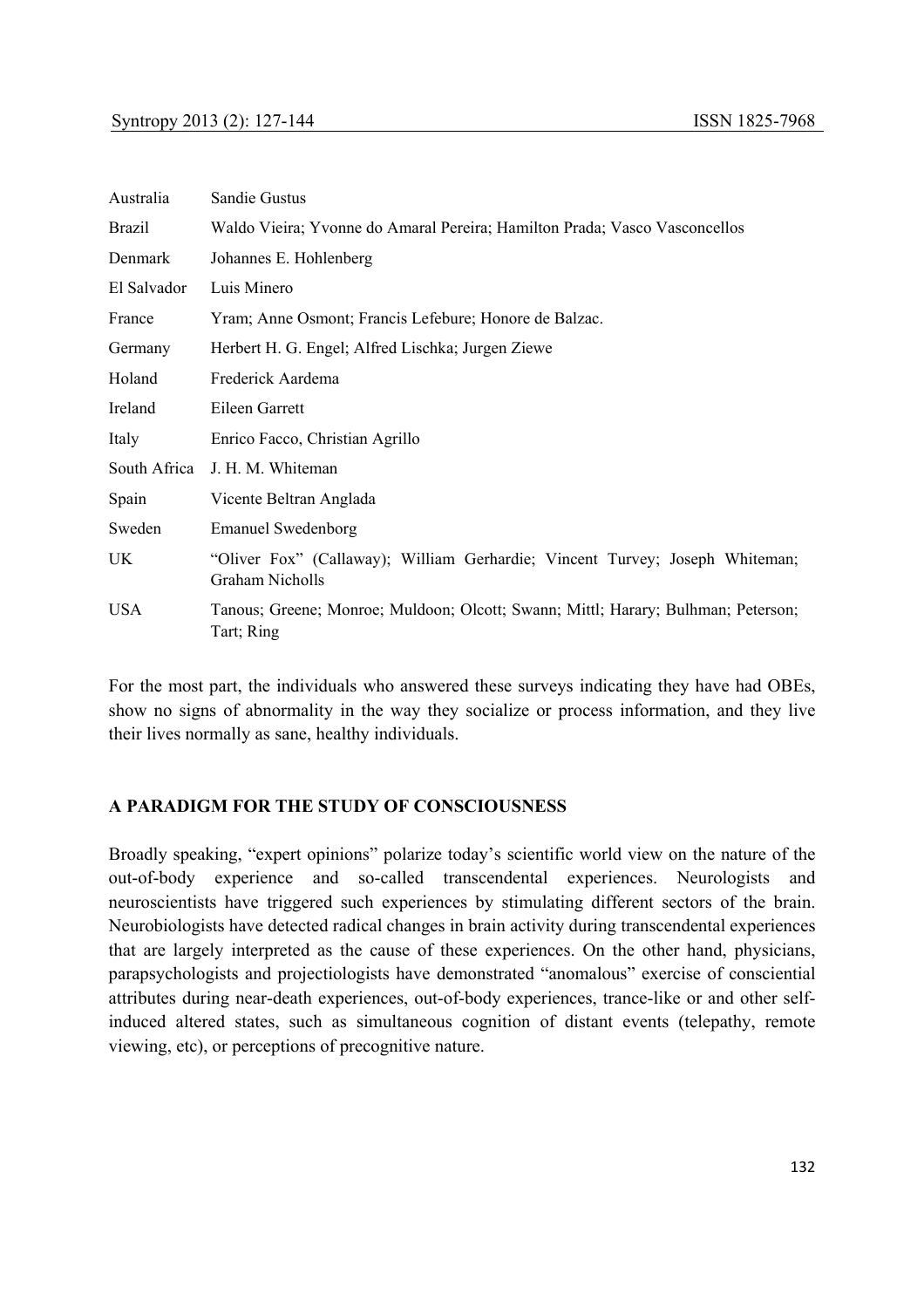Many conventional scientists interpret the two groups of evidence as mutually exclusive and understandably trust a PET scan more than non-conventional studies of phenomena they have not experienced. Some fundamental issues surface here:

- (1) There is a widespread aprioristic assumption that consciousness must arise from physical processes.
- (2) Such view does not leave space for the possibility of the neurobiologial activity during these experiences to be a concomitant *effect* of a transcendental experience. And even assuming it is the *cause*, must the resulting experience be oneiric or imaginary? Consider the case of the epileptic patient that, while physically unconscious, reported out-of-body sensations *and* accurate visual perceptions of the operating room presumably *caused* by Dr. Olaf Blanke's electromagnetic stimulation of her right angular gyrus.
- (3) The fact that anomalous perception is linked to a neuropathology in some cases does not logically entail that *all* cases (or even the majority of them) are caused by brain damage or dysfunction.
- (4) Objective research depends on consensus of many subjective experiences including interpretation of data – from individual frames or scales of observation.
- (5) Most conventional paradigm researchers who make a judgment on the nature of out-of-body experience do not experience it regularly enough (if ever).
- (6) The scientific method is often misunderstood, or even misused in order to defend an existing paradigm, in an abuse of the limitations of current technology. Microorganisms existed long before the microscope. Countless generations spoke of what they had dreamt during their sleep way before images could be mapped to an individual's neuron circuitry so as to reverse-engineer what that individual was dreaming into images. The fact that no current technology can measure subtler vehicles of manifestation of one's consciousness should not render them aprioristically impossible. Moreover, the fact that there are so many accounts describing similar characteristics of those bodies or vehicles (both structurally and functionally) should at least beg the question whether there really is something to them.

The consciential paradigm, proposed by the Brazilian veteran projector and consciousness researcher Waldo Vieira, MD maintains scientific principles without necessarily limiting its studies to the physical realm. Physical and physiological measurements can provide, at best, secondary indications or manifestations of what we want to observe (bioenergies, extraphysical reality). Since we do not currently have technologies that allow us to observe bioenergies and the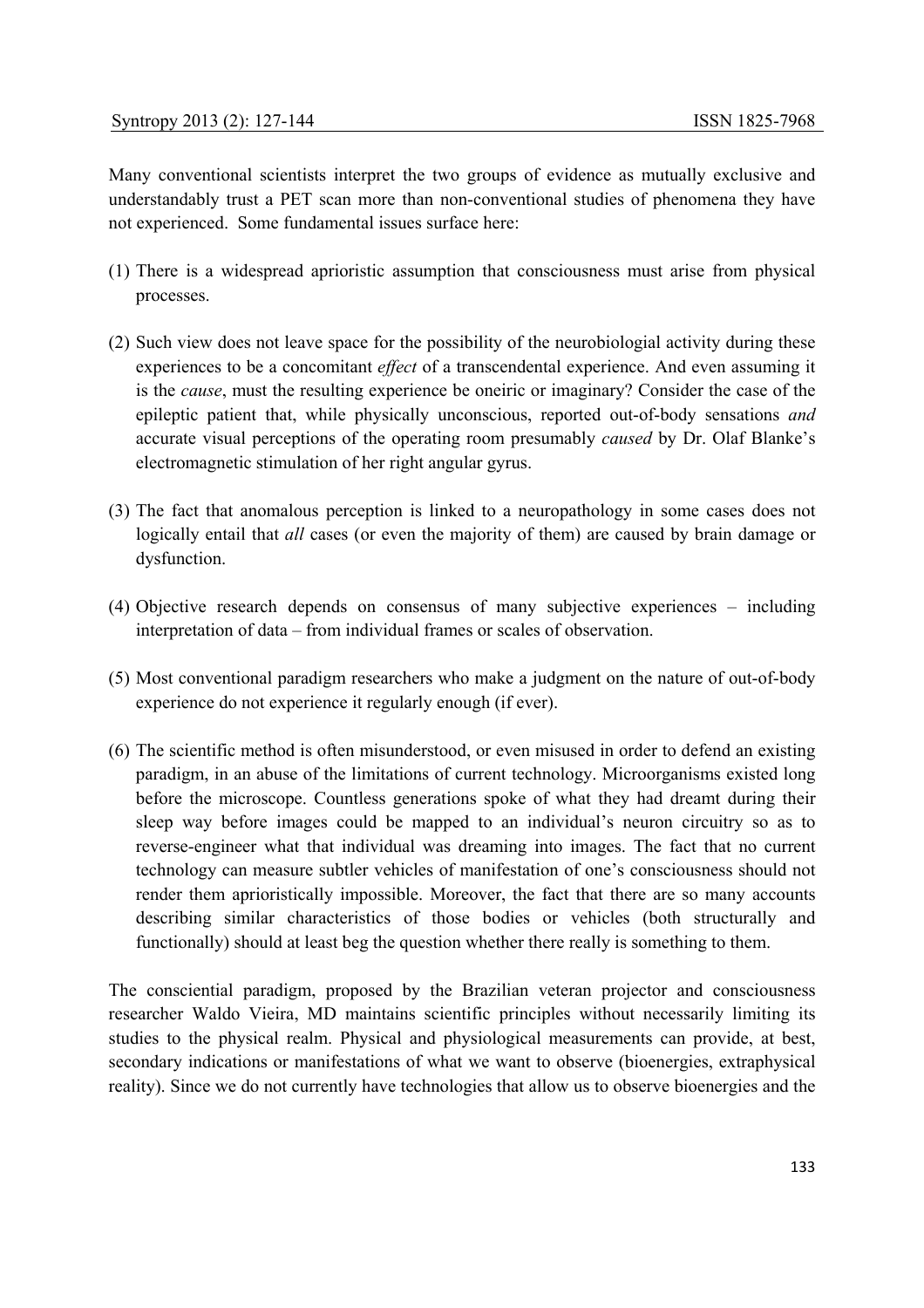extraphysical reality "in all its glory," live, *in vivo*, the consciousness must study itself through personal experience (the subject is the researcher, his experience the laboratory).

Rather than depending on the accounts of others (who usually find it hard to translate the exotic sensations, perceptions, and events they witness), the researcher him/herself develops the ability to induce lucid projections to investigate extraphysical realities first hand. Training this ability seems to facilitate other basic parapsychic faculties as well.

Scientific conclusions (cutting-edge, but always temporary, relative) can be reached through the consensus of experiences of thousands of other projectors. Such experiences include cognition of physical events or other information, which can be obtained even through what is largely thought to be exclusively subjective: sympathetic para-assimilations and projective hyperacuity, which are reportedly normal in that condition. Projectors experiences also include simultaneous projections where researchers can explore in groups, and direct or indirect detection of presence in a room (animal clairvoyance, sensitive technologies in existence or to be developed), among other schemes.

Even if we do not know how this occurs in detail, lucid projections can provide us with a rough sketch of how the consciousness and the brain interact. Lucid projectors (as well as clairvoyants and the practitioners of numerous vital energy, or chi, practices) observe a system or "body" of subtle energies that seems to form the interface between the physical body and a more subtle body (the psychosoma or emotional body, commonly referred to as astral body).

The interactions of this vehicle (energosoma) seem to be responsible for interpersonal or transpersonal and parapsychic or paranormal phenomena. But how *exactly* does energy flow to and from the physical body? Curiously enough, the practice of OBE seems to enhance or further develop one chakra commonly ignored in "energetical anatomy" literature: The splenic chakra. Why would that be? What function does it respond to? In a way, what para-physiological need does it serve?

Moreover, how does information flow between such bodies or vehicles? Is there an "astral" brain or para-brain that the brain communicates with? The answer to these questions will emerge when the "two ends meet" – neuroscience and physics from one side and "projectiology" and "paraphysics" from the other. Each answer generates more questions which remain such as: "why does the consciousness need a psychoma to communicate with the brain? Is the consciousness inserted in the para-brain or does it use yet another interface? If so, why? If these "bodies" exist in the same space-time, are they in different frequencies or densities of reality or materiality with different degrees of insubstantiality?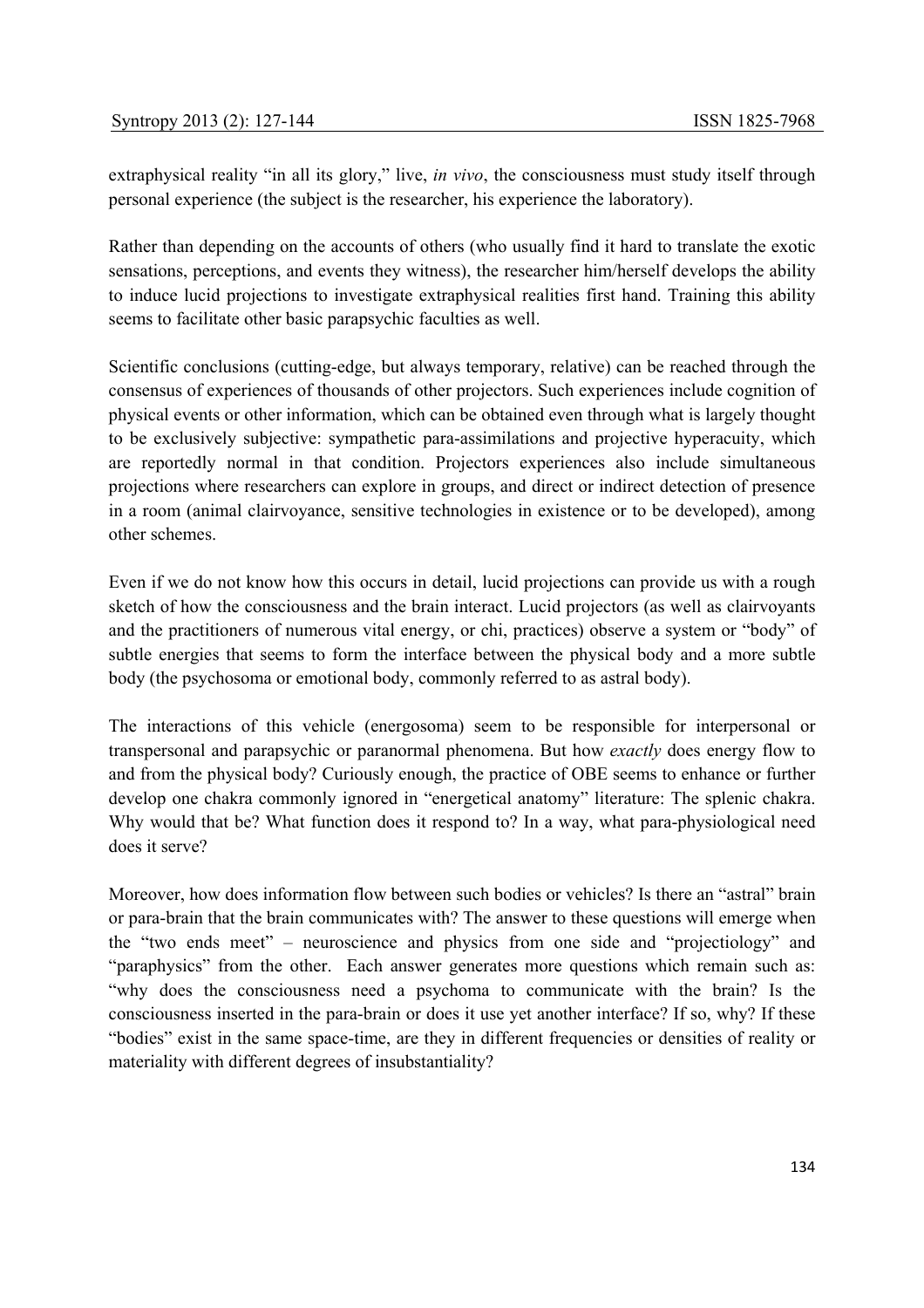### **RESEARCH**

One of the research programs that best exemplifies the consciential paradigm in action is the set of investigations conducted by Wagner Alegretti and Nanci Trivellato at the International Academy of Consciousness. Over the last three decades, the Brazil-born, Portugal-based duo has trained their own ability to perceive and control their own subtle energy "fields" or energy systems (energosomas); to have hundreds of conscious, intentional projections of the consciousness to explore reality from a multi-level perspective.

With the skills and information obtained through this first-person perspective, they have been training others to do the same. In the process, they have employed bioenergy's sympathetic properties to sense the biofields of their students as they attempt to control their energy in specific ways, thereby identifying particular conditions, blockages, and other inadequacies or achievements. Through this second-person perspective of inter-subjectivity, even more is discovered about the phenomena at hand. Consensus can be developed by the corroboration of published subjective accounts and the accumulation and synthesis of intersubjective experience.

Finally, technology (currently physical instrumention, but in future, potentially non-material or multi-material para-technology) is explored to attempt to measure at least concomitant effects of the projective and bioenergetic activities, so as to aid in the training and the understanding of the inter-dimensional aspect of these phenomena, thereby addressing one of the most intriguing of all questions: how does a non-material consciousness manifest in the material dimension (brainparabrain; consciousness-holosoma; mind-matter interactions). The IAC has employed this arc of  $1<sup>st</sup>$ ,  $2<sup>nd</sup>$ , and  $3<sup>rd</sup>$ -person perspective research to phenomena like out-of-body experience and the so-called vibrational state, which we shall highlight.

**Out-of-Body Experience.** IAC has over 50 instructors with a collective experience of thousands of out-of-body experiences. Some have been having them since their childhood, others have developed their abilities later in life. The collective experience, combined with historical and bibliographical information, and a survey conducted online with more than 12,000 participants facilitates the evolution of a theoretical and practical training of other individuals who can go on to further contribute to the study of out-of-body experiences. IAC's premise in this area is that the more self-researchers, the more subjective data with which to either validate or refute the current, cutting-edge, relative truths about the phenomenology and other aspects of multidimensionality (updating the consensus on the OBE and the multidimensional reality it provides access to). This experience has led to the development of the Projectarium, an experiential laboratory in our Research Campus in Portugal, designed to facilitate lucid projections. Shared out-of-body experiences provide a  $2<sup>nd</sup>$ -person, inter-subjective component to the research.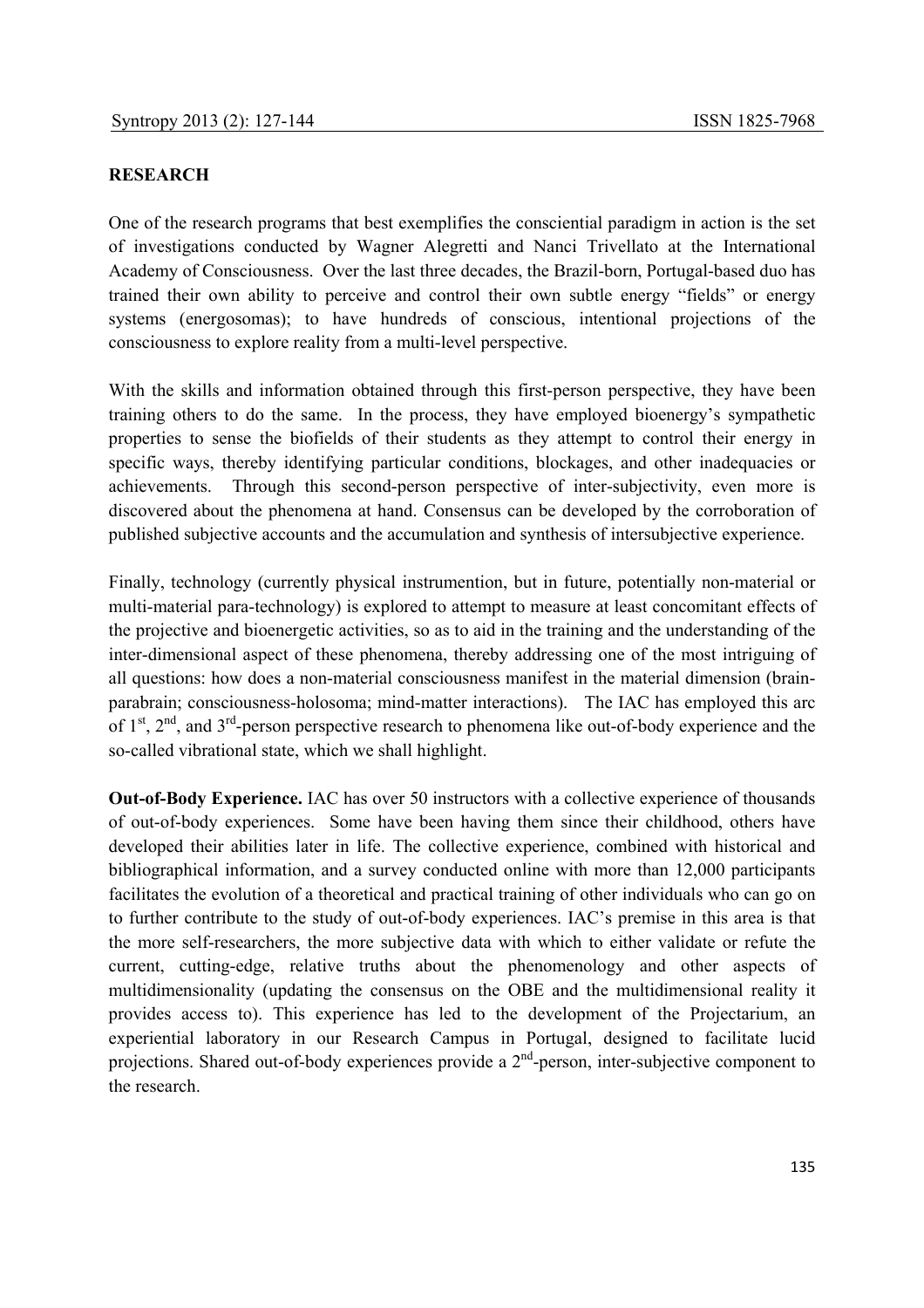The third-person perspective is best exemplified by the research and education program called Projective Field, also led by IAC's senior researchers Wagner Alegretti and Nanci Trivellato. In this study, dozens of participants attempt to project and observe an image that is displayed on a screen in a locked adjacent room. Only two people are granted access to the room: The researcher (or research assistant) and a third-party monitor who is involved from the setup to the analysis of results. After activating a computer script, both of them will have two minutes to leave the room and lock it. An image is then randomly selected out of a large collection, and displayed for about an hour.

The researcher (and/or research assistant) collect and seal all accounts provided by the participants and handles them to the monitor before there is any exchange of information between participants. Both the researcher and the monitor will then enter the room, and verify and register the image displayed on the screen. Only at the end of the last session, both the researcher and the monitor will compare the images of each session to the accounts provided by the participants. In this multi-session, ongoing research program, IAC has observed that in any given session, only a few are able to have an out-of-body experience, reach the target location, observe the targets, and have appropriate recall but the "hits" are often uncanny and difficult to dismiss as coincidence. Other reports appear flipped, or even distorted, but contain more veridical and relevant information than expected by guessing. These results are consistent with other remote perception studies like those conducted by Princeton's famed PEAR laboratory.

A third-perspective perspective, still in preliminary stages, attempts to build on the work of researchers like Charles Tart, Alexander Tanous and others to study physical or physiological triggers or facilitations as well as neuroscience correlates of the OBE.

**Vibrational State.** The vibrational state is a naturally occurring resonant or harmonic state of one's energosoma (etheric body, subtle energy field, biofield, chi) which feels like the vibration of one's entire body, with various levels of frequency or intensity. The vibrational state (VS) is a common pre- and/or post-projective occurrence observed by lucid projectors like Waldo Vieira and Robert Monroe. A technique developed by Dr Vieira and later perfected by the likes of Trivellato, Alegretti, and Sassoli de Bianchi, aims to induce this resonant state at will. The purpose of inducing the VS was primarily to trigger more projections (OBE's). However, it was later observed to aid in the detection and mitigation of chakra blockages, the isolation from unbalanced fields of people, places, or objects one interacts with, and expansion of psi abilities.

IAC refers to this technique as the Voluntary Energetic Longitudinal Oscillation (V.E.L.O.), which consists of applying intention to sweep energy in a straight-axis, alternating or oscillating between the feet and the head, with gradually increasing velocity until a general resonant state is reached. Through decades of practice and then training, Trivellato and Alegretti are able to use sympathetic assimilation or auric coupling or temporary fusing of energy fields to sense how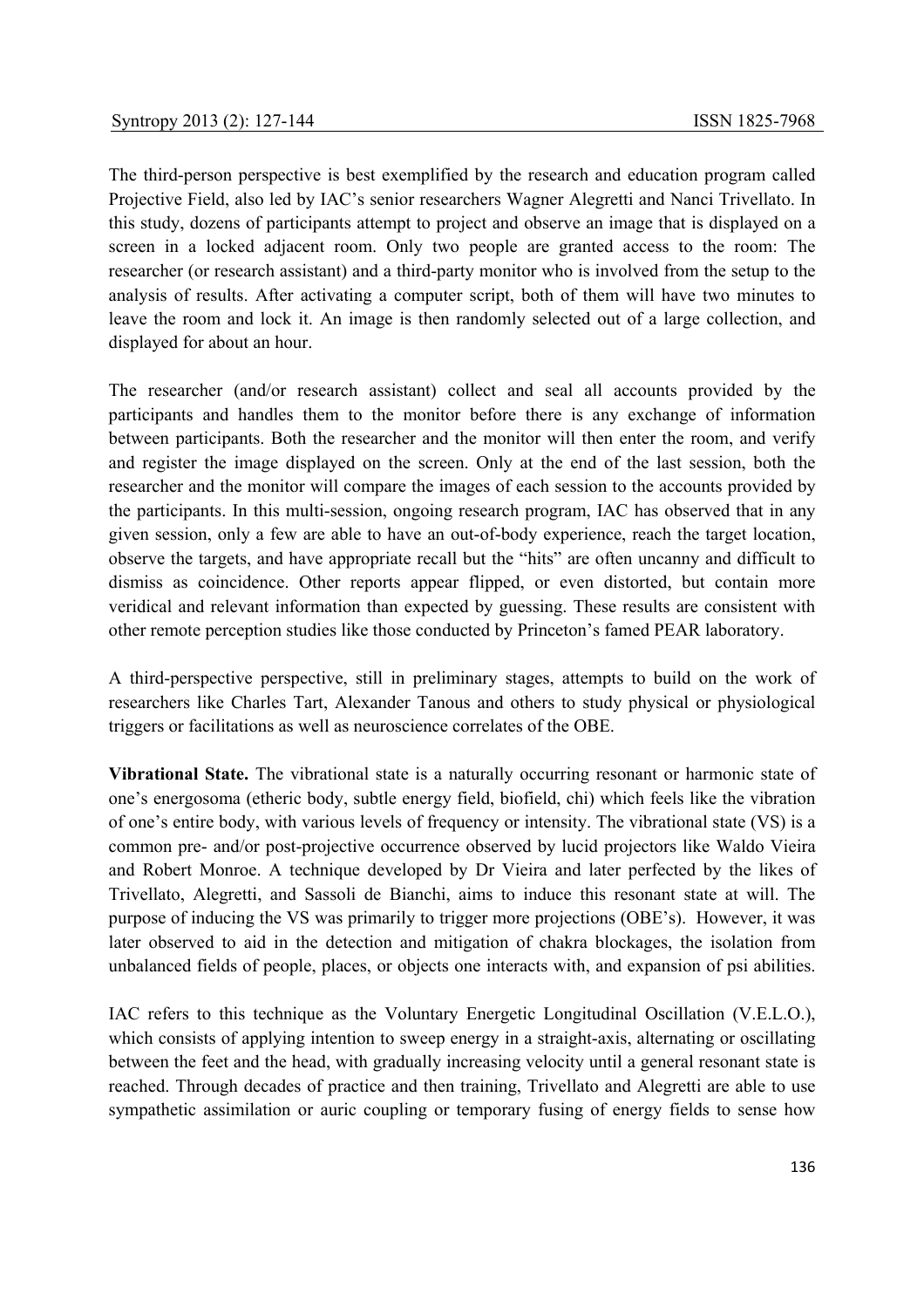students are mobilizing their energies, the condition of their energy fields, the effectiveness of their VS to blocking their energy emissions of exteriorizations and so on. Through this subjective and intersubjective accumulation of knowledge, Nanci Trivellato has written the foremost guide on the VELO, published in the Journal of Conscientiology vol. 42, to much acclaim. The article breaks down the phenomenology and points out parameters or minutia of the technique which are often performed incorrectly, resulting in less effective outcomes.

Finally, the third-person, more objective perspective is being followed through EEG and fMRI neuroimaging while these researchers induce the VS. Here, their ability to reliably induce the vibrational state allows IAC to perform controlled studies that compare imagination, visualization, and other non-VELO mental and physical actions that could be confounding variables. Finally, the VELO technique itself is performed and the fMRI results produce noticeable activity, especially in the period of rest after the vibrational state is reached. For the first time in years, a "new" altered state of consciousness is being physiologically characterized.

More surprisingly, for IAC and the partnering neuroscientists, was the fact that the fMRI registered activity outside the brain, an unprecedented artifact. After ruling out the movement of the head and other confounding aspects, it was proposed that Alegretti and Trivellato had, quite accidentally, discovered a new method of bioenergy detection: the fMRI. To put this hypothesis to the test, a phantom consisting of a bottom of water was placed in the fMRI and one of the researchers positioned so as to be able to exteriorize subtle energy to the bottle. A pre-emission imaging did not reveal any observable activity. The exteriorization and the post-exteriorization imaging unmistakably registered activity that perplexed the neuroscience laboratory.

Modern fMRI uses the change in magnetization between oxygen-rich and oxygen-poor blood as its basic measure. Obviously, the area outside the head or the bottle of water could not register any such activity. The implication is that the vibrational state not only cause cross-hemisphere activation of the brain, it also has effects on the physics of the area in and around the brain (spin of sub-atomic particles).

With this ongoing investigation, IAC is directly confronting the question of what exactly is bioenergy. How does it relate to the better-known physical forces? How does it mediate the exchange of information between the physical body and reality and the less material body and reality? Can we develop ways to objectively detect the vibrational state to take away doubts about how well one is performing the VELO? Can technology effectively detect the VELO and the moment of exteriorization of the consciousness during an OBE?

As preliminary as these results may be, they pave the way for further proof that these so-called subtle energies be an actual real substance, or a reproducibly reachable different state of matterenergy aggregation.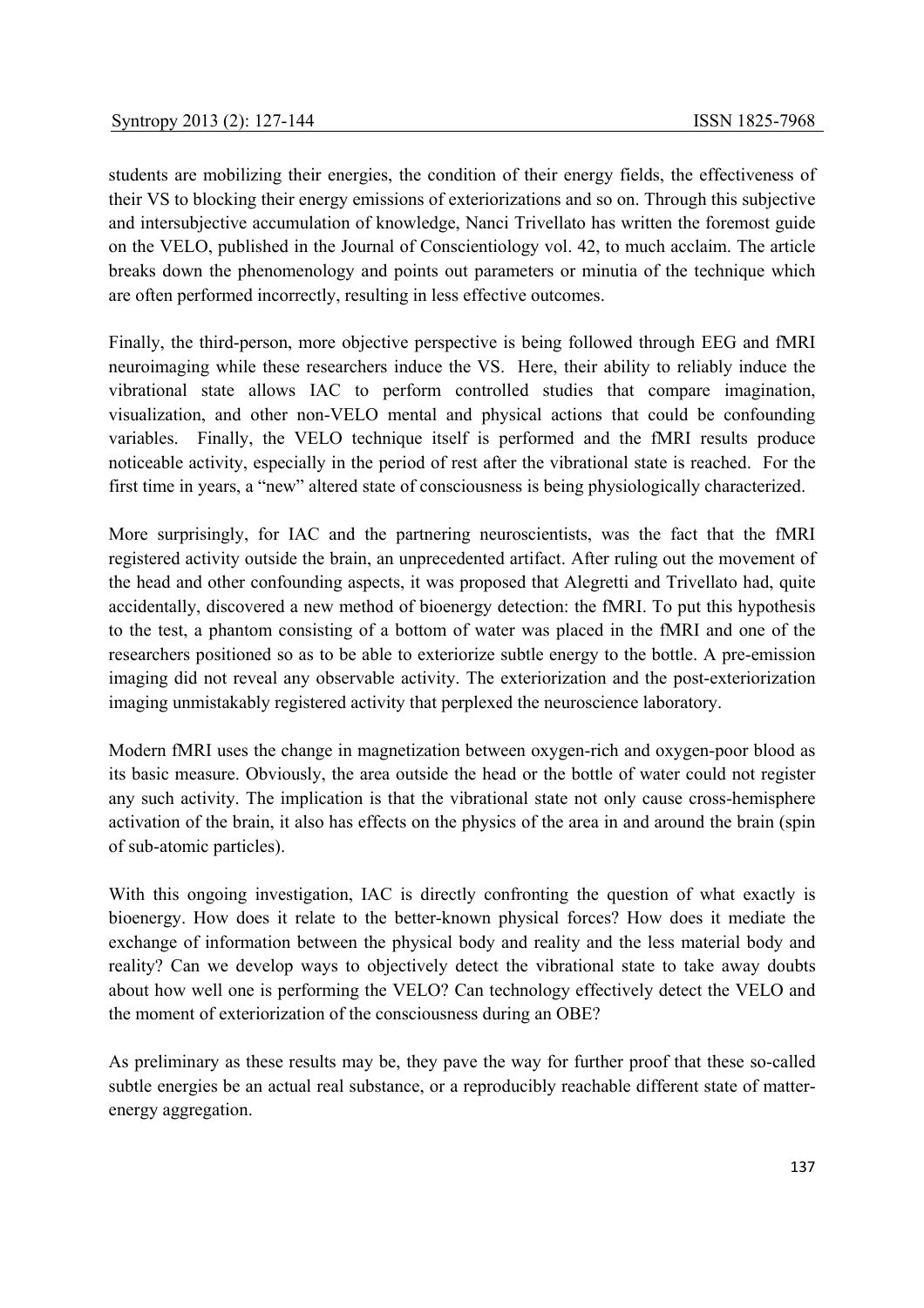#### **CONCLUSION**

The International Academy of Consciousness and related institutions and independent researchers studying the out-of-body experience, psi, and out-of-body experiences through a consciousness-centered, multi-dimensional paradigm combine  $1<sup>st</sup>$ ,  $2<sup>nd</sup>$ , and  $3<sup>rd</sup>$ -person perspective research to further the understanding of Reality: subjective, intersubjective, and objective. Rather than limited the scope of study to proving the existence of phenomena like the out-ofbody experience in a futile attempt to convince and be accepted by those who are materialistically-biased, we propose to forge ahead collecting empirical evidence from all perspectives with the goal of furthering knowledge.

Researchers are primarily persuaded by their own personal, direct experiences. The lucidity of their experiences, equaling or surpassing that of their daily, waking state, and veridical, objective observations of subtle energy and OBE personal experiments lead to the multidimensional model of reality for the individual. Though individual researchers cannot transfer this personal evidence, they can facilitate it through training and intersubjective experiences. Furthermore, some objective research provides more tangible evidence, which can in turn motivate developing their own abilities and to have new tools for their development.

Beyond the purpose of persuasion, this more objective evidence has the promise of addressing one of the most perplexing questions in consciousness: the infamous mind-body interface problem, consciousness-brain problem, or consciousness-holosoma problem (as coined by Dr. Massimiliano Sassoli de Biachi, where holosoma is the term developed by Dr. Waldo Vieira to describe the multiple vehicles of manifestation of consciousness, namely: the physical body, the energetic body, the emotional body, and the mental body).

The ultimate evidence and understanding, however, can only be grasped by scientific and lay individuals through the accumulation of personal experience with the OBE. Sensing how real and awake it can feel (at least as much as material reality). Making accurate remote observations (not just in space, but across time as well). Having OBE's simultaneously with others, or obtaining uncanny detailed information from the "dead" that can be confirmed. As our fellow instructor Luis Minero usually emphasizes: The proof is in the pudding!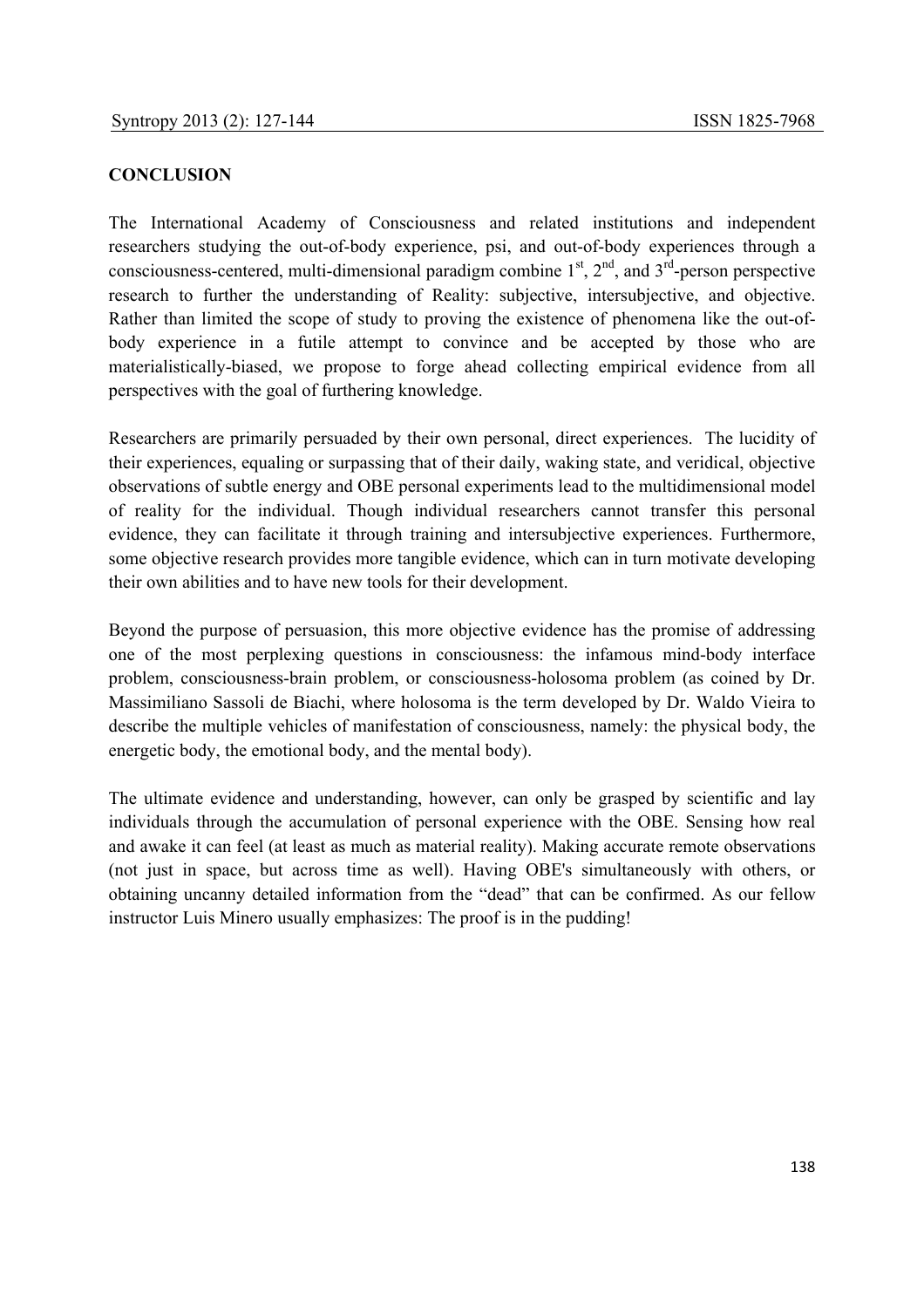#### **ADDENDUM**

IAC's research joins the already substantial body of evidence related to OBE, bioenergy, and psi phenomena. In the area of projections of the consciousness alone, we can list highlights. One of the first researchers to perform laboratorial experiments on the OBE was psychologist Dr. Charles Theodore Tart (1937 - ). In 1966, he invited a young projector to participate in a series of experiments in the sleep laboratory of the University of California - Davis. The historical projectiological experiments took four nights in which the projector - "Miss Z" - was to lay down and try to exit the physical body, while connected to a series of devices that measured her physiological conditions. The objective of the experiments was the identification of a quasirandomly generated five-digit number, approximately 1.5 meters above her head (impossible to be physically observed).

From Monday to Wednesday, the projector reported having seen the clock while floating out of body. At the times informed by her, the devices demonstrated unusual brain-wave patterns. An absence of rapid-eye movements (REM) was also observed. On Wednesday night, Miss Z identified the target number: 25132. The brain-wave pattern during conscious projection was different from the patterns during waking state, sleep and other altered states of consciousness (an expression proposed by Tart himself).

Between 1965 and 1966, the same pioneer researcher studied Robert Allan Monroe in 8 occasions in the Electroencephalographical Laboratory of the School of Medicine at the University of Virginia. Equipment like EEG, ECG, and EOG was employed, much to the discomfort of the projector. Monroe was asked to read a 5-digit, quasi-random number on a shelf placed 2 meters above the floor.

During the first seven nights, he was not successful. On the eight night, he had two brief lateral projections. On the first one he witnessed some strangers talking at an unknown place at a distance, fact which could not be confirmed. However, on the second occasion, Monroe correctly described, outside the room, the woman technician and a man, later identified as her husband.The ocular movements were slower than in regular sleep. The Stage I brain wave pattern, typical of natural sleep with dreams, was observed almost immediately after Monroe laid down – an extremely rare event, as this stage normally occurs after 80 to 90 minutes of sleep without dreams. The heart rate was between 65 and 75 beats per minute.

A study by Janet Lee Mitchell (American Society for Psychical Research, ASPR) and Karlis Osis on the traveling clairvoyance of surrealist painter and writer Ingo Swann resulted in 8 of 8 correct target observations with 1 in 40,000 probability for a chance occurrence. When Swann reported his vision was outside of his body, there was loss of electrical activity and faster brain wave impulses in the visual areas in the occipital lobes. During this state, there was great drop in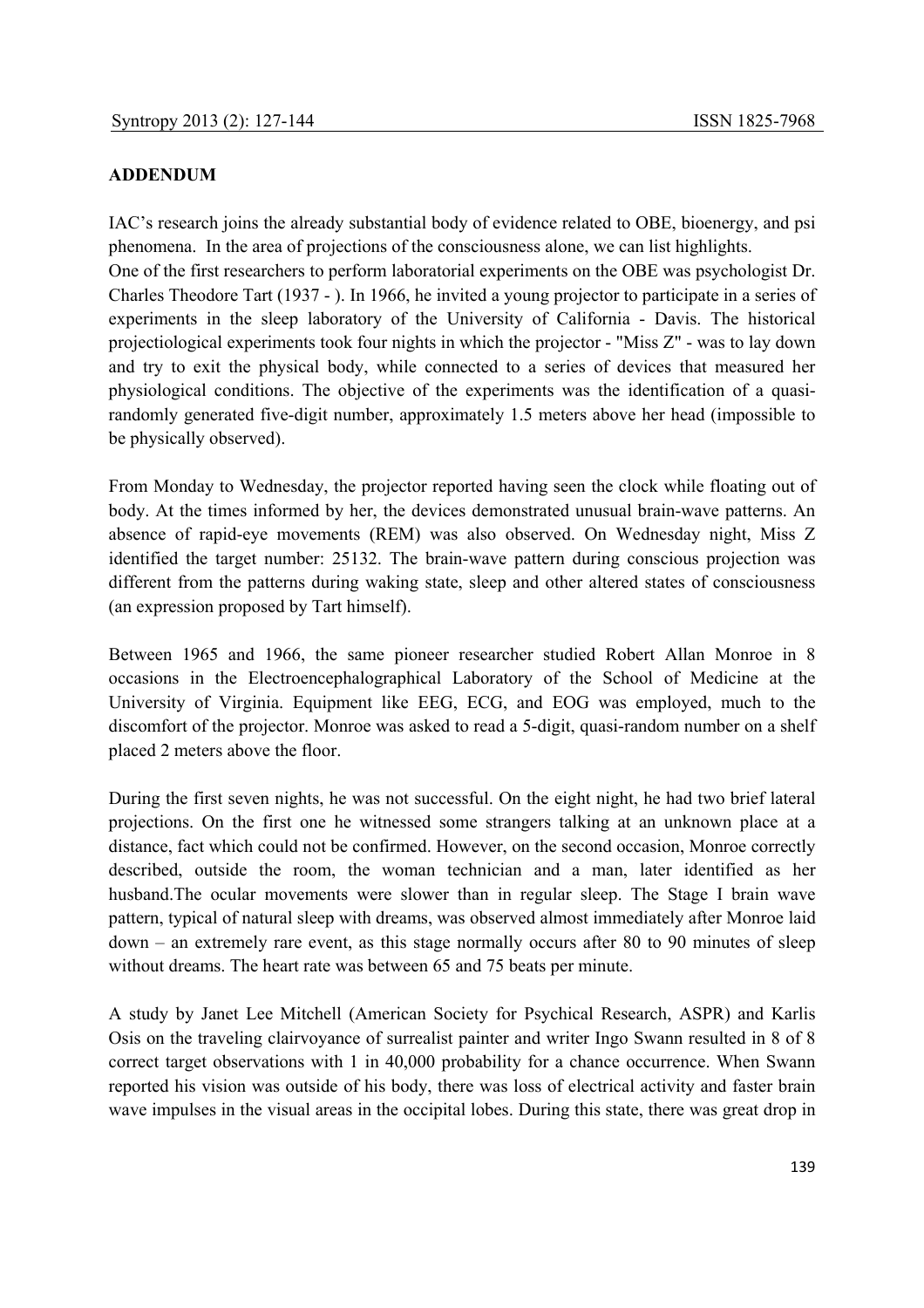alpha activity in the right hemisphere than the left, which other organic functions remained normal.

Osis also carried out a "fly-in" experiment with around 100 projectors who had as a target a small office in the fourth floor of ASPR, where they were to inspect four target objects (unknown to them, to be observed in a certain time frame and angle of observation). Only 15% of them reached this office. Osis did not think the results of this experiment were significant, because even the best projectors often described objects in terms of their form and colors and not as material things with their exact names. This experiment demonstrates the hypothesis that the process of information acquisition or cognition during projection of the consciousness is different from what would be expected from physical experience and even from common extrasensory perception.

There were, however, interesting observations. Some, like a projector from Toronto who observed a fire in a nearby block, got sidetracked by other things along the way. Others saw the objects with distortions, or reported circular or global vision (seeing in all directions simultaneously). A barrier placed on the table to separate the different targets was seen as transparent by many of them.

Alexander Tanous related that his awareness traveled several times from Portland (Maine) to the target locale during the experiment. Not only did he correctly observe the objects and shape of the table, but also noted a tea cup, which indeed was unintentionally left there by another researcher. Elwood Babbitt also described the target correctly in his third fly-in from Massachusetts. He also correctly drew the shape and location of a broad, small plant, a painting, and small sculpture of a smiling girl. Teddy Marmoreo of Toronto projected to the site at night before the experiment and saw Osis sleeping at ASPR – an account which was confirmed.

In 1977, Robert Lyle Morris and Stuart Harary of Duke University carried out an inventive experiment. From the University of California – Santa Barbara, Harary (his body connected to various physiological devices) was to visit Spirit, his two-month old cat, whose movements in a cage were detected by sensors at Duke. Sharp behavioral difference was observed when the projector was out of body and near the cat, which became passive, calm, without meowing as if it was seeing or feeling Harary's presence. When he wasn't projected, Spirit was continuously trying to exit the cage it was in and meowed 37 times. The results were considered p=.01. Simple telepathy was excluded through a false projection, where Harary simply imagined the occurrence. In posterior studies where the animal did not have affinity with Harary the results were insignificant.

In 1979, Karlis Osis and Donna McCormick verified that a projector correctly identified a random optical target, in a locked room replete of sensors, 114 of 197 (57.87%) trials in 20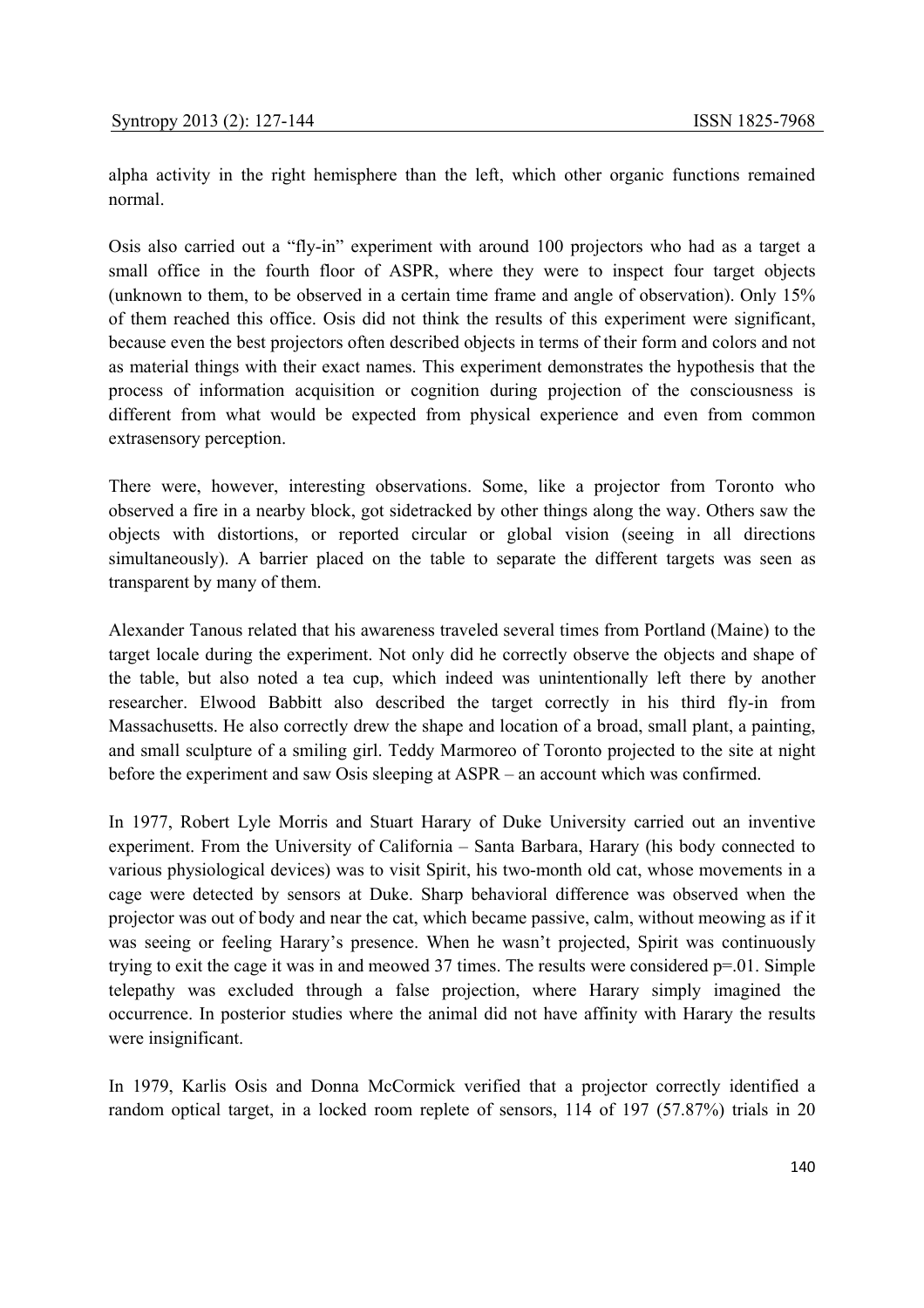sessions. During these 114 "hits," kinetic effects were observed demonstrating the presence of something subtle but nonetheless physical. Noteworthy as well, are visual experiences during out-of-body experiences (including near-death experiences) by the blind - including congenital cases - as investigated by Dr Kenneth Ring.

Related to the OBE, the Princeton Engineering Anomalies Research (PEAR) Laboratory Precognitive Remote Perception (PRP) studies in 1987 already contained 334 formal trials obtained by some 40 "percipients", who generated written descriptions of an unknown geographical target where the "agent" was located before, during, or after the description. Then, they were to fill out a check sheet of questions for later analytical judging. Results have varied from "photographic precision," to partial correspondence of environment and/or components, to completely inaccurate. Major geometrical distortions, differences in emphasis of parts of the scene, progression from accurate to inaccurate description or vice-versa are not uncommon. Brenda Dunne and Dr. Robert Jahn therefore created a more systematic quantitative assessment procedure. The one that combined effectiveness with simplicity the best was through a list of thirty statistically weighted, binary descriptor questions, preceeded by free response (notes, sketches).

Together with Rodrigo Medeiros, Patricia Sousa runs the Image Target Project, an experiment that invites people from all over the world to drop by a locked room at IAC - Miami with a computer monitor displaying a picture. The picture is randomly selected by a computer. A similar experiment series by Wagner Alegretti and Nanci Trivellato, the aforementioned Projective Field, brings dozens of projectors together to a ballroom for a weekend of eight OBE attempts. After several editions, these experiments have captured relatively rare but uncanny OBE and remote viewing observations of photographic precision. A similar pilot study with physical objects and physiological monitoring at the University of São Paulo's sleep laboratory with lucid projectors of the Center for Higher Studies of the Consciousness was recently televised on the high-profile national TV show Globo Reporter ("Projeção Astral"). The highlights there were that one projector saw the right number of target objects and described some; and both projectors had an OBE where they assisted people who passed on in a flood before it hit the national news.

Moreover, physicians such as Peter Fenwick, Richard Greyson, Sam Parnia, Michael Sabom, Pim van Lommel, or, more recently, the Italian-based Enrico Facco, are conducting studies on the Near-Death Experience, which may be considered a particular subset of OBE. The International Association of Near Death Studies has an informative website on important past studies, which represent a formidable set of additional evidence for the projection of the consciousness as a veridical phenomenon.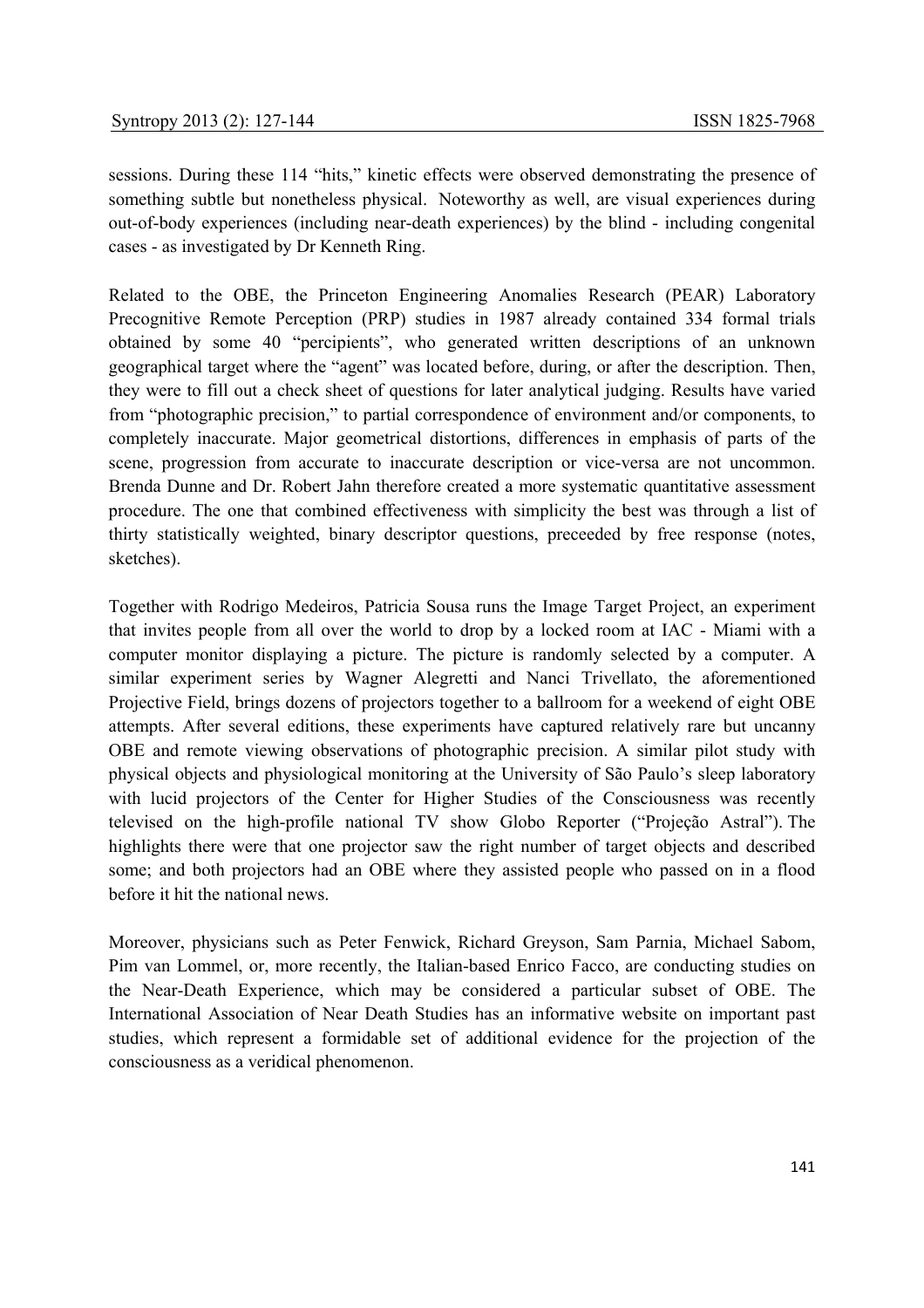#### **REFERENCES**

- − **ABREU, Nelson**; *Alternative Experimental Models for Quantitative Analysis of Experimental Research into Remote-Target Perception*; JOURNAL OF CONSCIENTIOLOGY. N. 19; London, UK; International Academy of Consciousness; 2003.
- − **ABREU, Nelson**. Consciousness and Physical Reality; IAC thematic course; Miami, L.A., N.Y.C., Lisbon (2012-present).
- − **ABREU, Nelson**. Paraperceptual Filters, Out-of-Body Experience & Allied Paraphenomena; AUTORICERCA; N.5; July, 2013; Lugano, Switzerland.
- − **ALEGRETTI, Wagner**. An Approach to the Research of the Vibrational State through the Study of Brain Activity. JOURNAL OF CONSCIENTIOLOGY. N. 42; Portugal; International Academy of Consciousness; Oct. 2008.
- − **ALEGRETTI, Wagner**; **TRIVELATTO, Nanci**; Research in Out-of-Body Experiences and Bioenergy: Their Benefits for Personal Development; EarthRise Community Event; Institute of Noetic Sciences; Petaluma, California, USA; May 10, 2013.
- − **ALEGRETTI, Wagner**. Scientific Method and Psychic Phenomena An Approach to the Research of Subtle Energy through Functional Magnetic Resonance Imaging; Public Lecture; Program in the Study of Spirituality; Florida International University; Miami, Florida, USA; October 23, 2012.
- − **ALEGRETTI, Wagner**; **TRIVELATTO, Nanci**; Survey Research about the Projection of the Consciousness through the Internet; "Annals of the  $1<sup>st</sup>$  International Forum of Consciousness Research and 2<sup>nd</sup> International Congress of Projectiology"; Barcelona, Spain; International Institute of Projectiology & Conscientiology; 1999.
- − **ALEGRETTI, W.** Tecnologia bioenergética. "Anais do I Congresso Internacional de Projeciologia", p. 32-38; Rio de Janeiro, Brasil; Editora IIP; 1991.
- − **BEM, D. J.** Ganzfeld phenomena; "Encyclopedia of the Paranormal"; p. 291-296; Buffalo, NY; Prometheus Books.
- − **BLACKMORE, Susan**; Parapsychology: With or Without the OBE*?*; PARAPSYCHOLOGY REVIEW; New York; Vol. 13; N. 6; 1982.
- − **BLANKE, Olaf et al**; Neuropsychology: Stimulating *Illusory* own-body perceptions; NATURE; Nature Publishing Group; N. 419; p. 269-270; 19 September 2002.
- − **BLANKE, Olaf et al**; Out-of-body experience and autoscopy of neurological origin; BRAIN; Vol. 127; N. 2; p. 243-258; February 2004.
- − **CINDY, Dale;** The Subtle Body. An Encyclopedia of Your Energetic Anatomy; SOUNDS TRUE; 2009.
- − **CROOKALL, Robert;** "The Study and Practice of Astral Projection"; p. 94, 95; New Hyde Park, New York, USA; University Books; 1966.
- − **DUNNE, Brenda**; *Information and Uncertainty in Remote Perception Research*; Princeton Engineering Anomalies Research; Online Archive; Available URL: http://www.princeton.edu/~pear/IU.pdf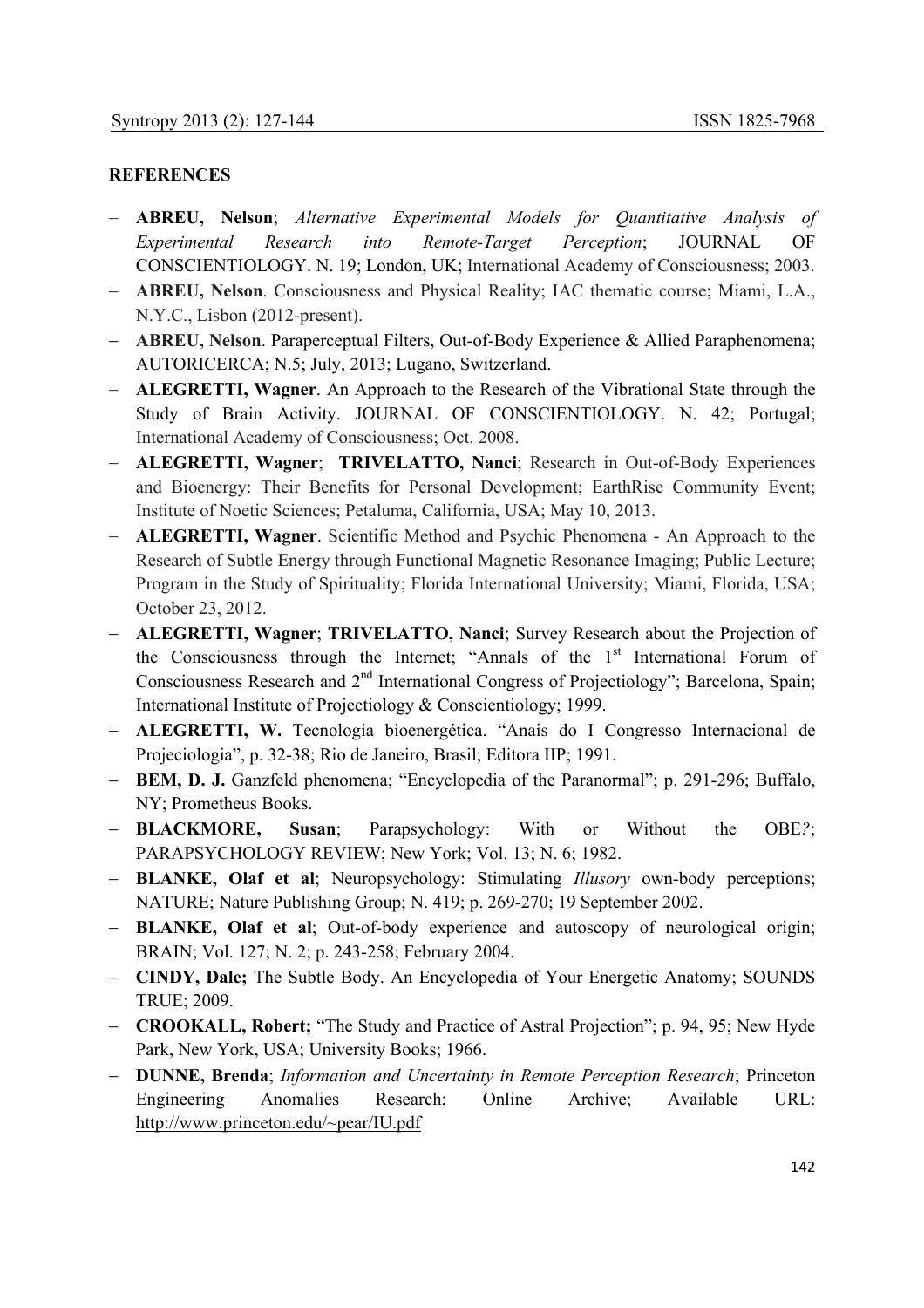- − **DUNNE, Brenda**; **JAHN, Robert**; "Margins of Reality: The Role of Consciousness in Physical Reality"; p. 149-190; New York; Harcourt, Inc; 1987.
- − **FACCO, Enrico**; Esperienze di premorte. Scienza e coscienza al confine tra fisica e metafisica; Edizioni Altravista; 2010.
- − **LAVERDIERE, RENEE et al**; "Types of Equipment [in Paranormal Investigations]"; Lecture; The Atlantic Paranormal Society; Paranormal Research Society UNIV-CON conference; Pennsylvania State University; University Park, Pennsylvania; October 25, 2003.
- − **MEDEIROS, Rodrigo; SOUSA, Patricia**; Image Target Research Project: a Methodology to Support Research on Remote Perception; JOURNAL OF CONSCIENTIOLOGY; N. 15S; London, UK; International Academy of Consciousness; 2002.
- **MEDEIROS, Rodrigo**; "Developing your Clairvoyance: The Role of Clairvoyance in the Development of the Consciousness"; Workshop; International Academy of Consciousness; Miami; February 15, 2004.
- − **MEDEIROS, Rodrigo**; "Scientific Study of Out-of-Body Experiences"; Lecture; Science of Self Club Speaker Series; University of Florida; Gainesville, Florida, USA; January 5, 2004.
- − **MONROE, Robert**; "Journeys Out of the Body"; Anchor Press; New York; 1977.
- − **MORRIS, Robert et al**; Studies of Communication During Out-of-Body Experiences; JOURNAL OF THE AMERICAN SOCIETY FOR PSYCHICAL RESEARCH; Vol. 72, N. 1; New York; 1978.
- − **OSIS, Karlis**; **MC CORMICK, Donna**; Kinetic Effects at the Ostensible Location of an Out-of-Body Projection During Perceptual Testing; JOURNAL OF THE AMERICAN SOCIETY FOR PSYCHICAL RESEARCH; Vol. 74, N. 3; New York; 1980.
- − **OSIS, Karlis**; *Out-of-Body Research at the ASPR*; ASPR Newsletter; N. 22; New York; 1974.
- − **SASSOLI DE' BIANCHI**, Massimiliano; *Interdimensional Energy Transfer*: *A Simple Mass Model*; J. OF CONSCIENTIOLOGY; Vol. 11, Issue 43; January 2009.
- − **SOUSA, Patricia**; "Out-of-Body Experience & Dreams: Analysis & Comparison"; Course; International Academy of Consciousness; Miami, Florida, USA; May 2003.
- − **TART, Charles**; *A* Psychophysiological Study of Out-of-the-Body Experiences in a Selected Subject; INTERNATIONAL JOURNAL OF PARAPSYCHOLOGY; USA; 1967.
- − **TRIVELLATO, Nanci**; Measurable Attributes of the Vibrational State Technique; J. OF CONSCIENTIOLOGY; Vol. 11, Issue 42; Oct 2008.
- − **TRIVELATTO, Nanci**; **ALEGRETTI, Wagner**; A Public Opinion Research About the Projections of the Consciousness Through the Internet (WWW); Annals of the 1st Forum on Consciousness Research and the 2nd International Congress of Projectiology; Barcelona; 1999.
- − **TRIVELATTO, Nanci**; **ALEGRETTI, Wagner**; Quantitative and Qualitative Analysis of Experimental Research Project into OBE; JOURNAL OF CONSCIENTIOLOGY; N. 15S; London, UK; International Academy of Consciousness; 2002.